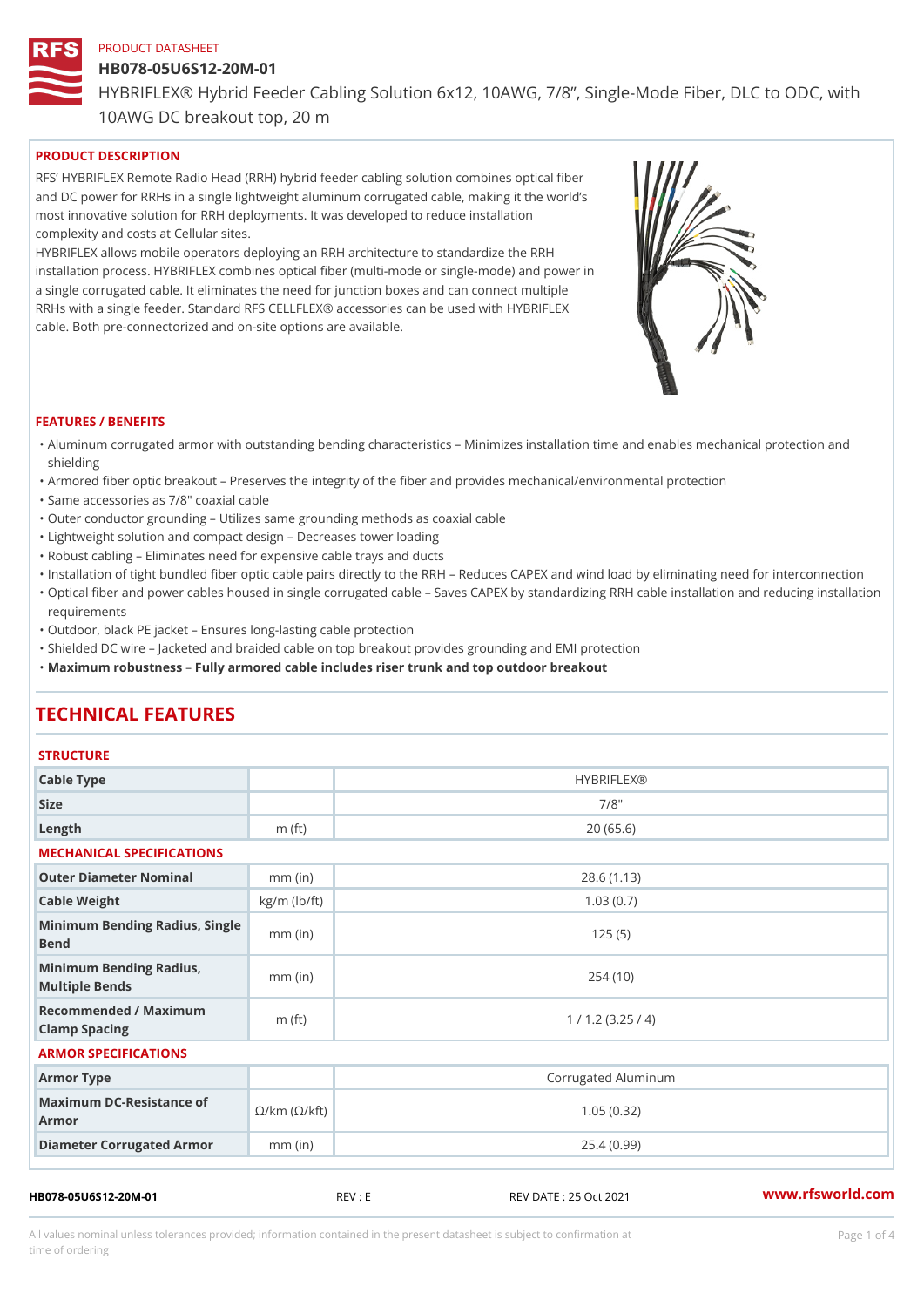### HB078-05U6S12-20M-01

HYBRIFLEX® Hybrid Feeder Cabling Solution 6x12, 10AWG, 7/8, Singl 10AWG DC breakout top, 20 m

| CABLE JACKET                                                                                                                 |                             |                                                          |  |  |  |
|------------------------------------------------------------------------------------------------------------------------------|-----------------------------|----------------------------------------------------------|--|--|--|
| UV-Protection Individual and                                                                                                 |                             | Yes                                                      |  |  |  |
| External Jacket                                                                                                              |                             |                                                          |  |  |  |
| DC POWER CABLE SPECIFICATIONS                                                                                                |                             |                                                          |  |  |  |
| Number of DC Pairs                                                                                                           |                             | 6                                                        |  |  |  |
| Maximum DC-Resistance $\bigotimes_{k=m}^{\infty}$ ( $\bigotimes_{k=m}^{\infty}$ /km ( $\bigotimes_{k=m}^{\infty}$ )<br>Cable |                             | 3.41(1.04)                                               |  |  |  |
| Cross Section of Power Chambre (AWG)                                                                                         |                             | 5.3(10)                                                  |  |  |  |
| DC Wire Jacket Material                                                                                                      |                             | PVC/Nylon                                                |  |  |  |
| DC Cable Single Bending Rhandi(uish)                                                                                         |                             | 137(5.4)                                                 |  |  |  |
| DC Cable Diameter                                                                                                            | $mm$ (in)                   | 4.06(0.16)                                               |  |  |  |
| DC Standards (Meets or Exceeds)                                                                                              |                             | For use in UL 1569, PVC Nylon, RoHS/REACH Compli         |  |  |  |
| Break-out Length (Top)                                                                                                       | $mm$ (in)                   | 4000 (157)                                               |  |  |  |
| Break-out Length (Bottcm)mm (in)                                                                                             |                             | 355(14)                                                  |  |  |  |
| DC Cable Sealing Method                                                                                                      |                             | Semi-rigid flame-retardant polyolefin, with hot melt adl |  |  |  |
| <b>F/O CABLE SPECIFICATIONS</b>                                                                                              |                             |                                                          |  |  |  |
| F/O Cable Type                                                                                                               |                             | G657-A1 Single Mode, Bend Tolerant                       |  |  |  |
| Number of F/O Pairs                                                                                                          |                             | 12                                                       |  |  |  |
| Core/Clad                                                                                                                    | $\mu$ m                     | 9/125                                                    |  |  |  |
| Secondary Protection Nomimal(in)                                                                                             |                             | 900 (0.035)                                              |  |  |  |
| Single Bending Radius                                                                                                        | $mm$ (in)                   | 157(6.2)                                                 |  |  |  |
| Cable Diameter                                                                                                               |                             | 5.512(0.217)                                             |  |  |  |
| F/O Standards (Meets or<br>Exceeds)                                                                                          |                             | UL Listed Type OFNR (UL1666), RoHS Compliant             |  |  |  |
| Optical Loss                                                                                                                 | dB/Km                       | $0.5 \t@ 1310 nm$<br>$0.5 \t@ 1550 nm$                   |  |  |  |
| Fiber Termination End                                                                                                        |                             | ODC plug                                                 |  |  |  |
| Fiber Termination End 2                                                                                                      |                             | DLC connector                                            |  |  |  |
| FO Break-out Length (Top)mm (in)                                                                                             |                             | 914 (36)                                                 |  |  |  |
| FO Break-out Length (Bottomm) (in)                                                                                           |                             | 1670 (65.7)                                              |  |  |  |
| Cable Sealing Method                                                                                                         |                             | Semi-rigid flame-retardant polyolefin, with hot melt ad  |  |  |  |
| TESTING AND ENVIRONMENTAL                                                                                                    |                             |                                                          |  |  |  |
| Storage Temperature                                                                                                          | $^{\circ}$ C ( $^{\circ}$ F | $-40$ to $70$ ( $-40$ to $158$ )                         |  |  |  |
| Operation Temperature                                                                                                        | $^{\circ}$ C ( $^{\circ}$ F | $-40$ to $65$ ( $-40$ to $149$ )                         |  |  |  |
| Installation Temperature                                                                                                     | $^{\circ}$ C ( $^{\circ}$ F | $-20$ to 65 ( $-4$ to 149)                               |  |  |  |
| ASSEMBLY LOSS                                                                                                                |                             |                                                          |  |  |  |
| Optical Insertion Loss, Rikes ear or<br>Jumper Tested IndividuallyJumper                                                     |                             | 0.4 dB typical @1310/1550nm                              |  |  |  |
| SYSTEM LOSS                                                                                                                  |                             |                                                          |  |  |  |
| Optical Insertion Loss, RTisterl, a Etch d to<br>Jumper Connected in SeriesEnd                                               |                             | 0.7dB typical / 1.25dB max @1310/1550nm                  |  |  |  |

HB078-05U6S12-20M-01 REV : E REV DATE : 25 Oct 2021 [www.](https://www.rfsworld.com)rfsworld.com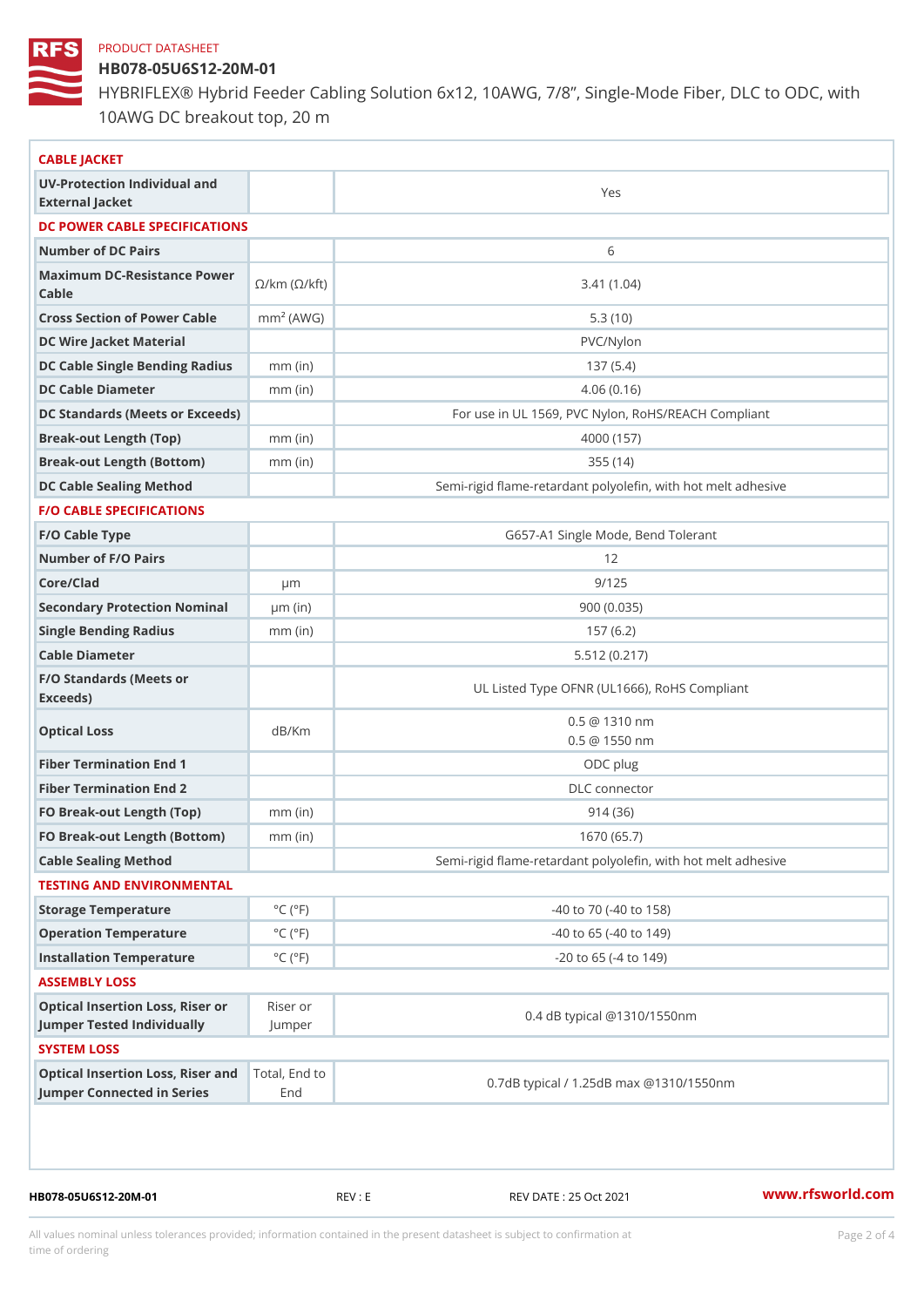HB078-05U6S12-20M-01 HYBRIFLEX® Hybrid Feeder Cabling Solution 6x12, 10AWG, 7/8, Singl 10AWG DC breakout top, 20 m

HB078-05U6S12-20M-01 REV : E REV DATE : 25 Oct 2021 [www.](https://www.rfsworld.com)rfsworld.com

All values nominal unless tolerances provided; information contained in the present datasheet is subject to Pcapgeling that i time of ordering